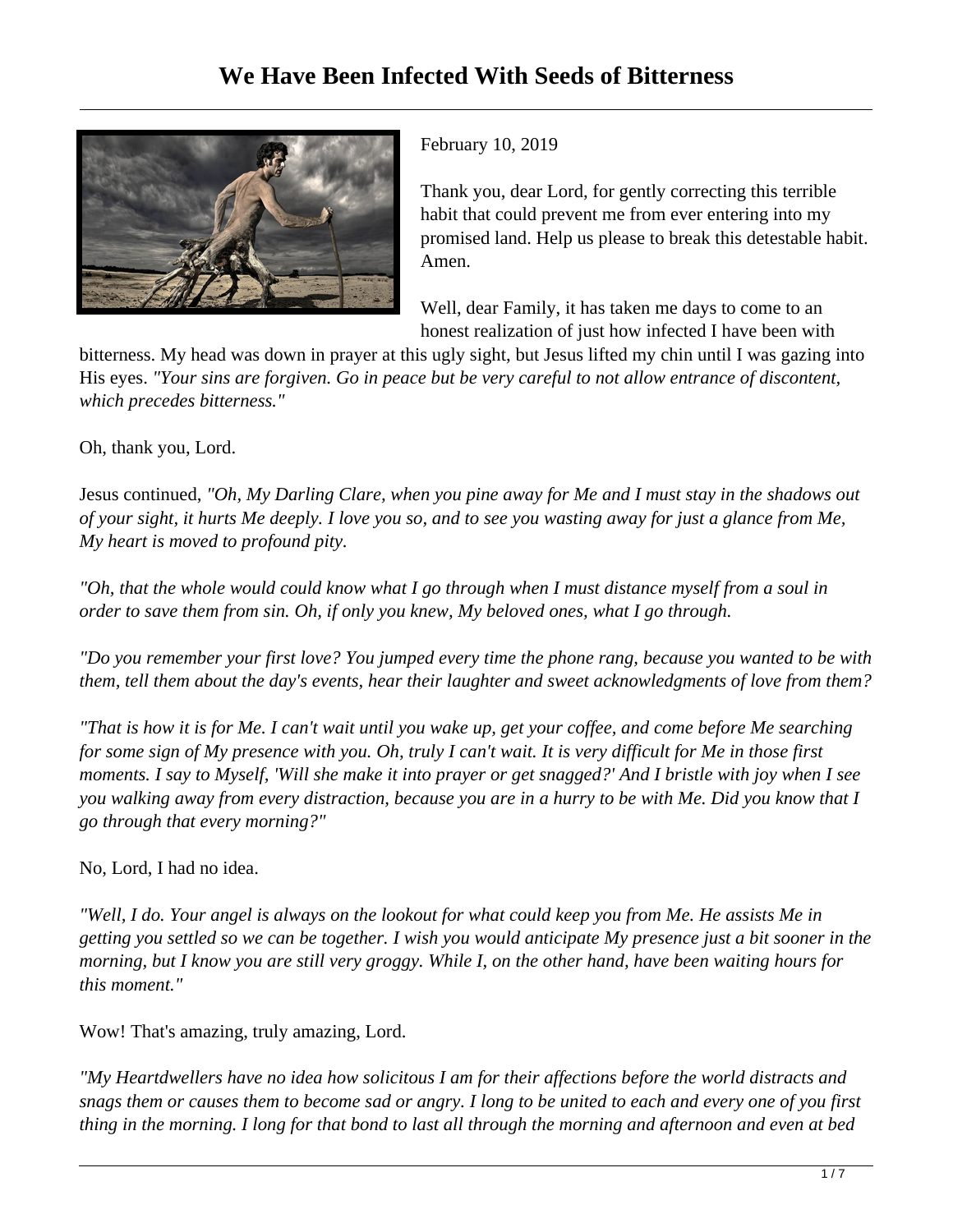*time. It is then that I long for you to fall asleep in My arms or bring to me a situation that you don't have peace about.* 

*"I want you all to rest securely upon my bosom, because that is truly your home while away from Heaven. And this quality about you, that you love to dwell in My Heart, is the most threatening thing you can do to the enemy. He hates your 'knowing' Me, your deep desire to be filled with My love. He hates it all and goes to extreme lengths to stop this habit from forming.*

*"Now we will talk about the vines of bitterness that choke off the life of God in a soul. My dear ones, first you must remember that you signed on to this Army of God. You pledged your fidelity for better or for worse, and no one in the armed forces gets involved in civilian affairs. This is the enemy's goal, to turn you inwards and so self-involved that you are no longer effective at guarding your country.* 

*"One way he accomplishes that is to lie to you and tell you that you just can't hack it. It's too hard, God is too cruel, the opposition is overwhelming, and you are being forced to do unreasonable things you cannot ever live up to. If he gets you to swallow that line, he has cracked the door open just enough for the reasoning of self-pity to gain entrance.* 

*"Many times, I have asked you to pray the Stations of the Cross and you avoid them, Clare. This hurts Me. Not only because I want to share that part of My life intimately with you, but because I know it will give you the resolve to fight harder and longer to stay on track. The intimacy we share in those meditations is like no other. Entering into My Heart during My Passion is where all the reserves of love are kept. It is a great treasury that when deeply participated in, unites us together as no other thing can. You come away with the resolve and strength to 'man up' and keep going.*

*"As a result of these meditations, you are strengthened to carry on in the midst of a multitude of problems without growing angry or despondent. Or impatient.*

*"Oh, My dear Children, anger is a serious poison that takes very little to kill, steal, and destroy the life that's in you. It is the life's blood of Satan. He sets you up, dear ones, to respond in anger--which acts as a fertilizer to grow a seed of bitterness into a twisted vine full of thorns. Those thorns are what you hurt others with, and the twisted vines shut down a smooth-flowing river of prayer, creativity, and joy.* 

*"To grow angry is to grow choking vines. No one is exempt from these seeds of bitterness, except the very humble and attentive soul. And what I am asking you to do here is to learn how to resist seeds of bitterness.* 

*"Your productivity in all areas of your life has been stunted. Clare, you have wondered why you can't get music done; this is one of the reasons. Looking at you I would have to say that two-thirds of you is being twisted and held down by these vines that have cut off circulation to vital parts of your spiritual body, which does indeed affect your physical body."* 

Here is a report, guys. I'm going to digress here for a moment. This is a report from one of our prayer warriors about the state of our souls, and corporately as a body of believers. This is what she saw in prayer and the Lord revealed to her.

'Holy Spirit prayed in tongues, and I was assailed with feelings of bitterness, anger, irritation, frustration,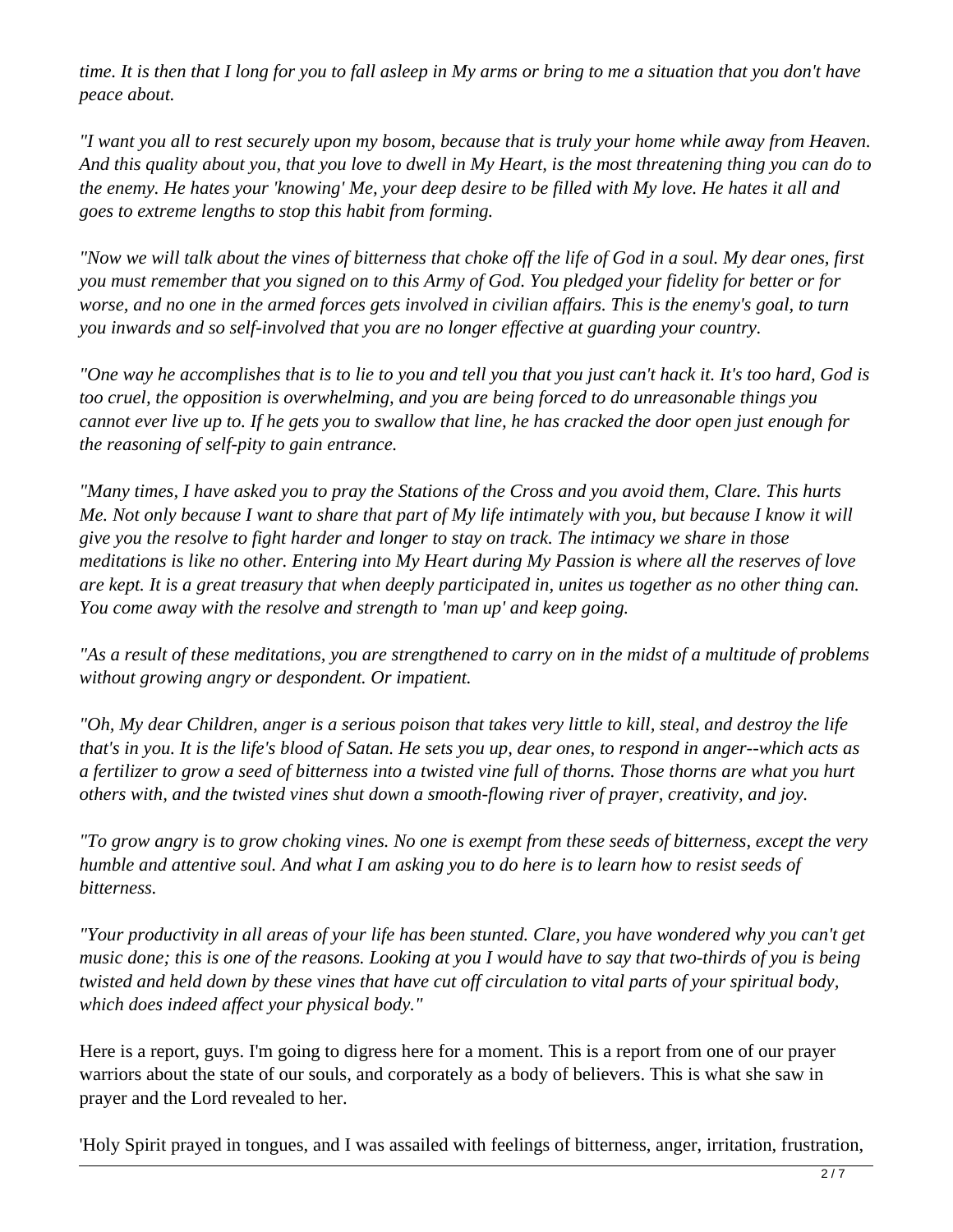pride and defensiveness. These are certainly feelings I have experienced recently, but you have taught me that these are simply tricks of the enemy meant to sow division, isolation, and conflict. I recognized that, at present, these feelings were NOT mine.

'I was then shown thick, thorny Vines, which were growing and spreading throughout Heartdwellers. There was a particular effort by these Vines to involve you and Ezekiel, as well as several individuals you rely upon for the daily running of Heartdwellers. They also infiltrated those involved in the priesthood.

'These Vines originated from small seeds of bitterness, which are being sown in hearts, as we speak. I do know not know how long it takes for a single, tiny seed to grow into a thick, thorny, rapidly-extending Vine, like the ones I was shown; and there are MANY Vines entwined throughout Heartdwellers.

'My impression was that these seeds of bitterness originated from small events--moments of anger, irritation, and, in particular, frustration; as well as pride, hurt, and defensiveness. My sense was that these were short-lived events; but they were not repented of, at the time, and as a result, they began to grow. Without being addressed, in each individual heart, they continue to grow rapidly and multiply.'

So, this will be a very important point for us, guys. We really need to recognize these vines in us and ask the Lord to remove them and the seed. And close the doors.

She continued, 'It was on my heart that these seeds of bitterness have the ability to hide themselves from an individual until they reach a sufficient size and are embedded firmly in the heart. Those individuals that are more aware and sensitive to this matter will realize their presence far sooner. But many of us tend to brush off these events and continue about our business (without repentance and restoration at that time).'

So, I think here, what I want to say is that the very moment we get irritated. That very moment we've crossed a line and we've received a seed. And we need to repent of that irritation and ask the Lord to remove this seed. Because it grows rapidly into a vine if we don't.

She continued here, 'These Vines look dangerous! They are thorn-filled and sharp, able to do damage not only to the ones involved, but to all those nearby. I have an impression, as I dictate this email, that these thorns have been ripping wounds into adjacent spiritual bodies. Just the thought of this makes me cry.' The end.

In other words, guys, not only are we tied down by these thorns, but this thorniness pierces other people. We can see that especially when we have a defensive reaction to someone.

Jesus began, *"This description is accurate and to be trusted, Clare. These things begin at the top and filter down, so you must take responsibility for this as a Mother. Teach your children how to resist these seeds and how to cut the vines down when they grow.* 

*"How do you receive a seed of bitterness? You will be shocked at the scope of this. You see, this is the state of the older Israelite's souls in Exodus. That is, the ones that had to die in the desert before they could come into the Promised Land. This is why they could not enter. This also is why Moses was left behind."*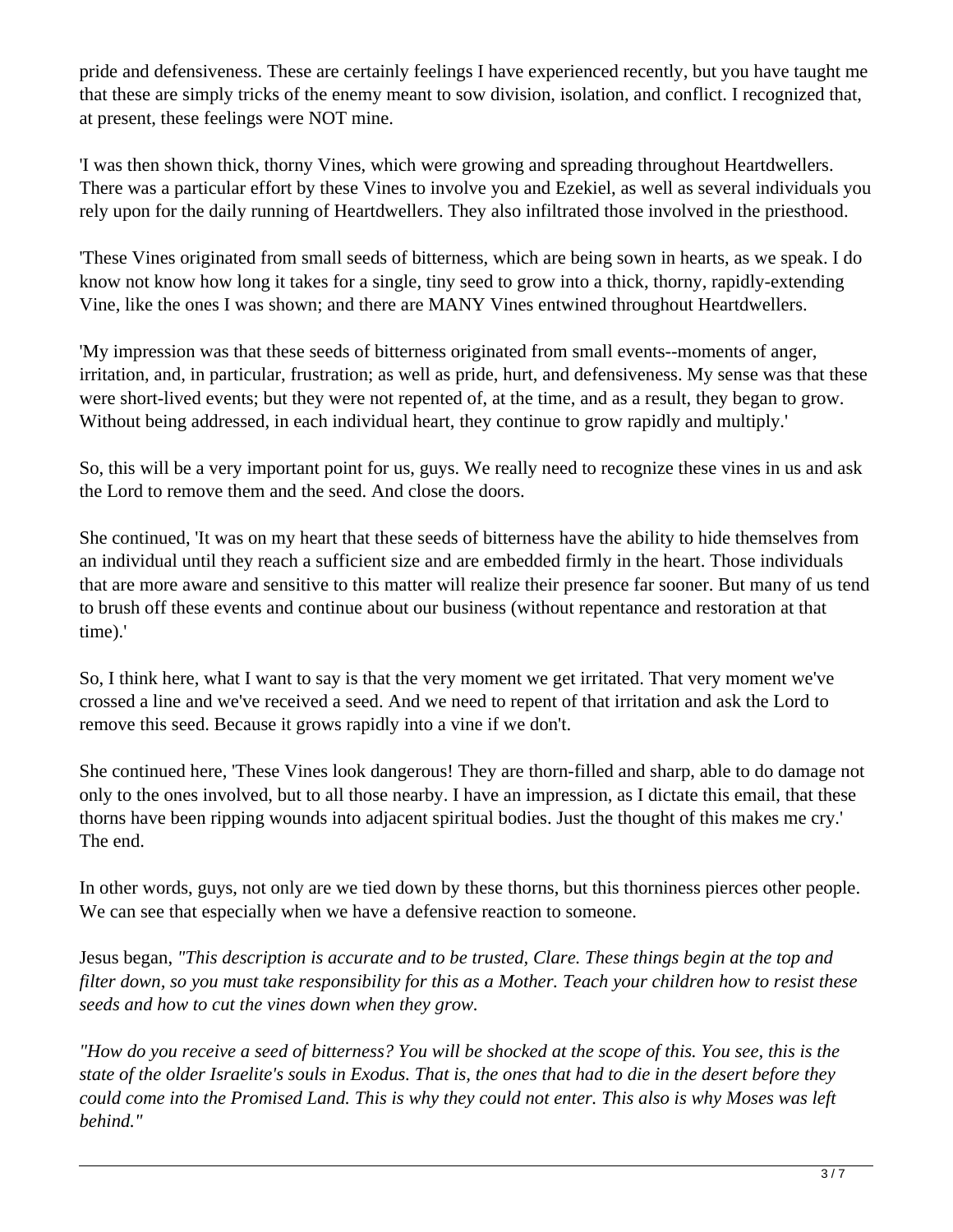Wow. Well, Heartdwellers, right now I just want to apologize to you for giving place to anger and irritation and receiving these seeds. I repent, please forgive me. Please don't follow my bad example!

He continued, *"You start by recognizing you are tired, overworked, hungry and not prayed-up. Any kind of disease or pain increases this likelihood. This is the condition the demons seek to prepare the soil of your hearts to receive bitterness. Seeds of bitterness come in many different forms, but Pride is the mother of all these dynamics."*

? Resentment

- ? Impatience
- ? Disappointment & Delay

? Anger

? Opposition

? Contradiction

- ? Lack of cooperation
- ? Conflict
- ? Delay
- ? Fear
- ? Irritation
- ? Pain
- ? Frustration
- ? Failure & Defeat
- ? Discouragement

And by no means is that a complete list, but those are the things He brought to mind.

Jesus continued, "BY YOUR PATIENCE YOU PRESERVE YOUR SOUL." Luke 21

*"In short, ANYTHING that irritates you has the potential to be accompanied by a seed of bitterness."* 

Patience is necessary for you; that, doing the will of God, you may receive the promise. Hebrews 10:36

*"You see, this is a monumental work, avoiding seeds. It is not for the fainthearted, but for the bold and*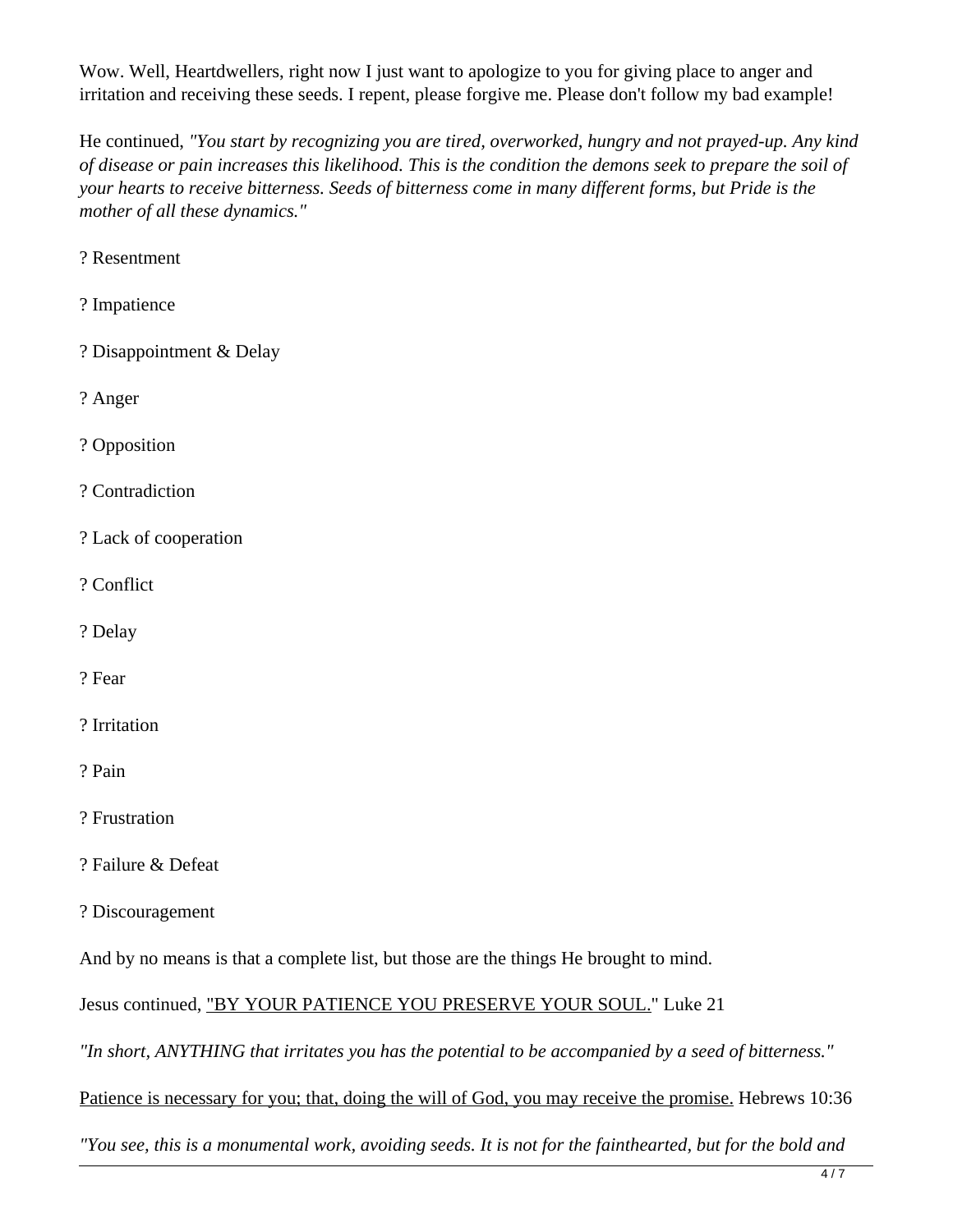*persevering who have chosen to rise to any occasion in their lives and keep going to gain the victory. My people, you cannot do this on your own. You must be closely united with Me. And not just one day a week, but always. Because the enemy looks for a breach in our relationship to exploit, every single second of your lives.*

*"I am calling on all of you to set your face like flint. When any adversity of any kind comes, recognize it for what it is: an occasion to grow in holiness, overcome your flesh, and save a soul--or perhaps even your country. If you get this firmly embedded in your mind and heart, you will not give into anger, disappointment, failure, rage or any other negative attitude.* 

*"Rather, you will rise up against your flesh and put it into submission under your spirit. Simply stated, close the door to your heart and repent of your reaction. Ask Me to remove the seed immediately. And thank Me for this occasion to grow and suffer.* 

*"Dear ones, James laid out the path to holiness very quickly."* Jesus continued.

Consider it pure joy, my brothers, when you encounter trials of many kinds, because you know that the testing of your faith develops perseverance. Allow perseverance to finish its work, so that you may be mature and complete, not lacking in holiness. (That's His edition...)

Now if any of you lacks wisdom, he should ask God, who gives generously to all without finding fault, and it will be given to him. (In other words, rise up in your heart and ask, "Lord, what are You doing here, and how can I cooperate?") James 1:2-5

Blessed is the man who perseveres under trial, because when he has stood the test, he will receive the crown of life that God has promised to those who love Him. James 1:12

*"Do you see, Children? Not giving in to despair and negativity, but clinging to Me with all your hearts is a sign of your great Love for Me. It is a sign of great favor before God."*

When tempted, no one should say, "God is tempting me." For God cannot be tempted by evil, nor does He tempt anyone. James 1:13

*"No, I do not tempt anyone. But I do allow tests."*

But each one is tempted when by his own evil desires, he is lured away and enticed. Then after desire has conceived, it gives birth to sin; and sin, when it is full-grown, gives birth to death. James 1:14-15

Jesus said, *"To paraphrase this, I could just as easily say, 'You are led away by your attachments to your flesh and your fancies. Then you pursue these things not understanding that they are indeed a bondage cutting you off from productive future'.* 

*"Satan waits for these obstacles to you fulfilling your flesh and incites you into a tantrum when you can't satisfy yourself. This is where the anger and bitterness enter in. Seeds are sown in the heart and grow into a large thorny vine cutting off circulation to the other parts of your being, spirit, soul and body."*

Then He quotes, "My beloved brothers, understand this: Everyone should be quick to listen, slow to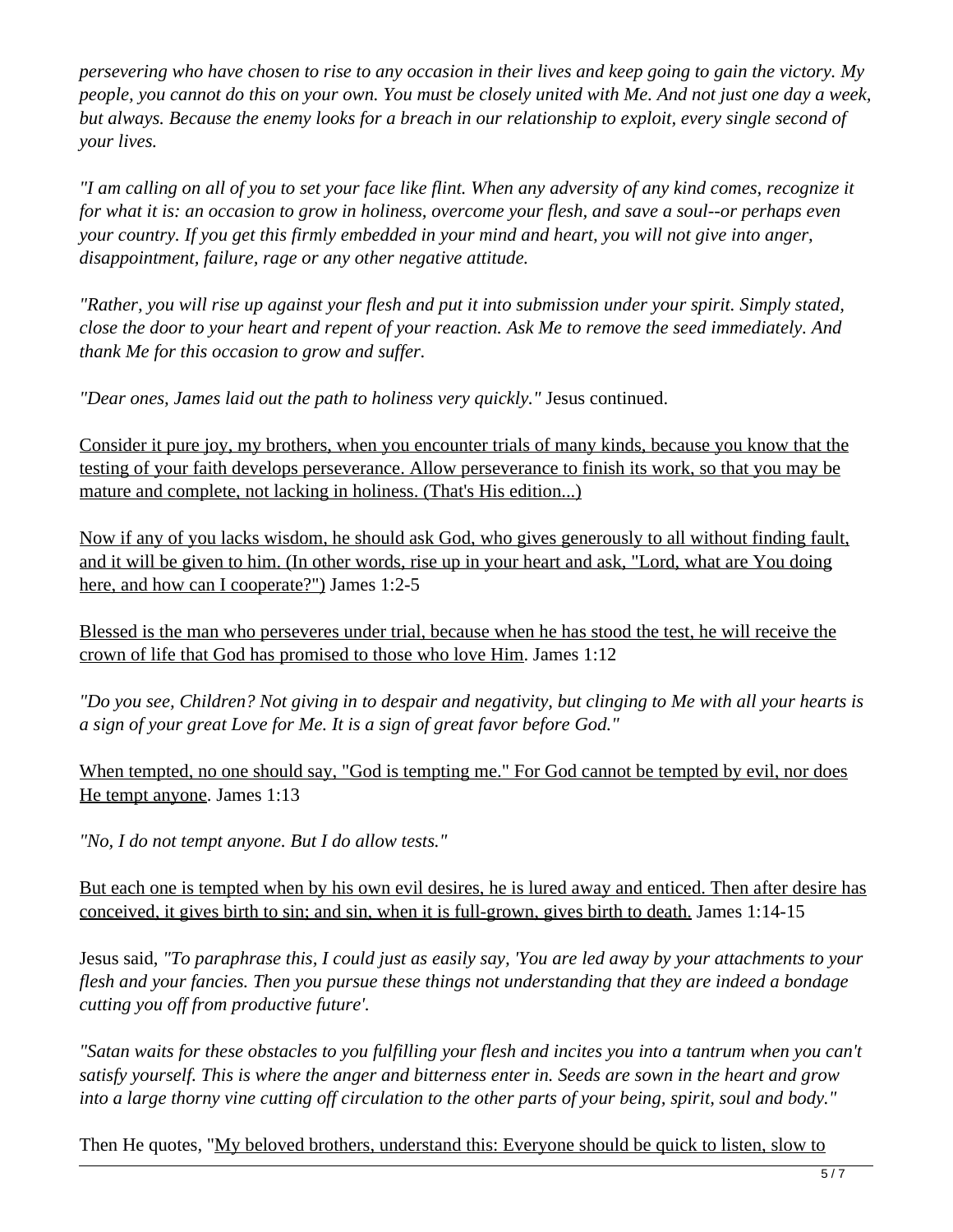speak, and slow to anger, for man's anger does not bring about the righteousness that God desires. Therefore, get rid of all moral filth and every expression of evil, and humbly receive the word planted in you, which can save your souls.

Be doers of the Word, and not hearers only. Otherwise, you are deceiving yourselves. For anyone who hears the word but does not carry it out is like a man who looks at his face in a mirror, and after observing himself goes away and immediately forgets what he looks like. But the one who looks intently into the perfect law of freedom and continues to do so--not being a forgetful hearer, but an effective doer--he will be blessed in what he does. If anyone considers himself religious and yet does not bridle his tongue, he deceives his heart and his religion is worthless". James 1:19-26

*"And so you ask Me, what is the perfect law of freedom?"* Jesus continued. *"You must love the LORD your God with all your heart, all your soul, all your strength, and all your mind, and Love your neighbor as yourself." Therein lies perfect freedom.* 

*"Yet just like your nation did not obtain freedom without tremendous sacrifice, neither will you be free until you are willing give up anything, no matter how dear, when I call for it. But rest assured, I never require something of you that I do not replace it with something far greater than what you lost.*

*"So, in the end you do not lose, My Beloved ones. You only gain more of Me and Eternal Life. Therefore, I am asking you to exercise detachment from having things your way. When you feel that something is opposing what you want, be on the alert. You are walking right into a test in virtue.* 

*"Cry out to Me if you must, but please do not take on a seed of bitterness. If you do, repent immediately and ask Me to remove it. Then express your resolve to give Me whatever I ask of you. I guarantee you, it is something you no longer need, unless I bring it back to you later."*

Well, that was the end of His message. Wow.

Well, family, all I can say is if you are ready to really make this a rule of life, please ask Holy Spirit to show you the vines that are twisted around your life. Ask Him to show you the bitterness. Then ask the Lord to please remove them and the seed. Repent fully and enjoy a new-found freedom and guard it very carefully, because Satan will not at all be pleased with you. He will soon look for new ways to plant new seeds of bitterness within your heart.

I love you all, dear Heartdwellers! And I want to thank you for supporting us with your prayers, and your donations. It means so much to us. It's hard to keep things going without donations, so I am very, very grateful that you have had it put on your heart to sustain us and keep us doing the things that we love to do for you.

And I wanted to say that a new book is coming out now, the Healing book. Well, I'm calling it the Healing book. The title of it is When God Heals and When He Doesn't. It's available on Amazon. But if you send me a postcard or a note in the mail, I'll send you a free copy. Our agenda is not to sell books. Our agenda is to get the word of the Lord out to you. So, anyone who requests a book, I will give it to them.

And part of your donations go to that, as well as to trafficked children. Nicaragua, the situation in